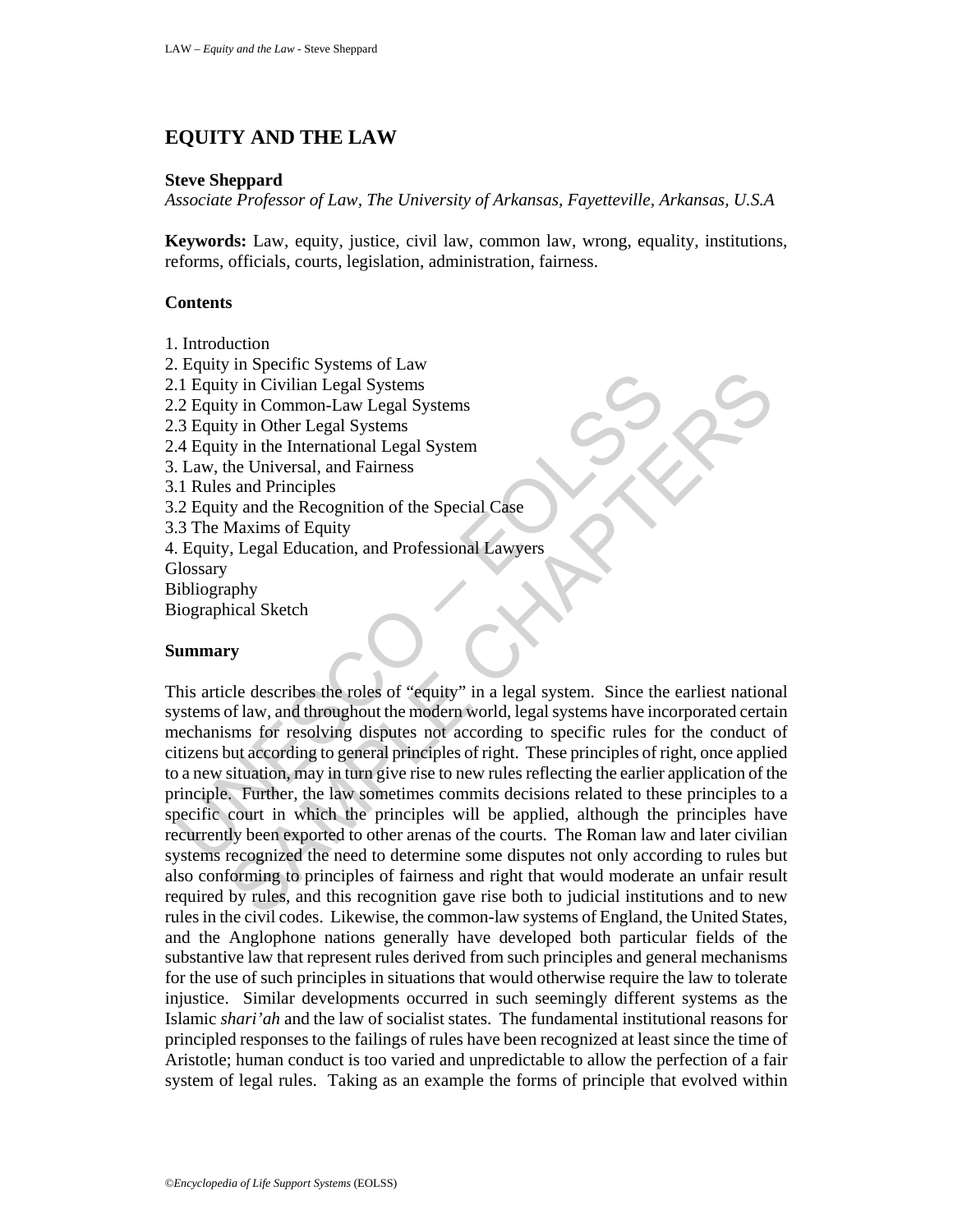common-law equity, certain concerns have recurrently arisen that illustrate principled responses to this imperfection. These common-law illustrations are themselves principles that resonate with the principles of other systems: Equity must assure that those who are harmed can find relief, that the relief will only be granted for reasons that are themselves fair, that the form of the relief granted is fair to all concerned, and that equity is not used for unfair purposes.

## **1. Introduction**

"Equity" has many related but distinct meanings. Broadly, equity is the treatment of others with justice and fairness. In Anglo-American legal systems, it refers, first, to a specific set of rules governing a limited set of remedies and causes of action and, second, to a principled approach to resolving legal disputes in order to avoid unjust results as a matter of law. Sir Henry Maine described this idea of equity in his classic work, *Ancient Law*, as "a set of legal principles, entitled by their intrinsic superiority to supersede the older law."

Although not every legal system employs the term "equity," practically every mature legal system has methods of resolving disputes through resort to principles as opposed to rules, and many have comparable sets of remedies and causes of action. In particular, civil-law systems incorporate similar doctrines, in which certain legal decisions must be made not according to narrow rules but according to what is just and good, and all decisions accord with the universal principles of fairness.

rincipled approach to resolving legal disputes in order to avoid unjust r flaw. Sir Henry Maine described this idea of equity in his classic work as et of legal principles, entitled by their intrinsic superiority to super d approach to resolving legal disputes in order to avoid unjust results as a matt<br>Sir Henry Maine described this idea of equity in his classic work, *Ancient Law*, a<br>fegal principles, entitled by their intrinsic superiorit Legal systems that apply the rule of law require that rules be created in advance of their application to a given situation or conflict. [*See Rule of Law.*] But the human affairs that must be governed by rules are so complicated and unpredictable that no set of rules can be adequate in both specificity and comprehensiveness. Inevitably, officials of the legal system will be required to act in situations in which there is no adequate rule, and so they must then resort to more general principles, which both describe the conduct of the citizen that must be judged and guide the bases of the judge's reaching a judgment. In doing so, the continuing need to maintain the legal system as a system of rules will often result in new bodies of rules based on historical resolutions of questions in which there was no adequate rule. In this manner, specific bodies of "equitable doctrine" emerge, with limits of jurisdiction, or procedure, or remedy that reflect their histories.

These bodies of equitable doctrine are then both artifacts of and testaments to a broader operation of equity in resolving disputes when the rules of law are inadequate to govern a particular situation. In this sense, equity provides rules for officials to apply when the ordinary rules break down.

Because of its nature as a power inherent in the court, there has almost always been the potential for controversy over the authority of judges to give orders to a citizen, or to refuse to do so, according to equity. In its purest form, when acting from equity alone, the judge bases a decision solely on the authority of the court, rather than on authority delegated from a legislature, king, or president. The court is acting with its greatest degree of discretion. At such times, the court is both exercising great power and risking great criticism, particularly from those who believe that legitimate sources of law must ultimately be derived from a popular source, or at least a source that is subordinate to popular will. The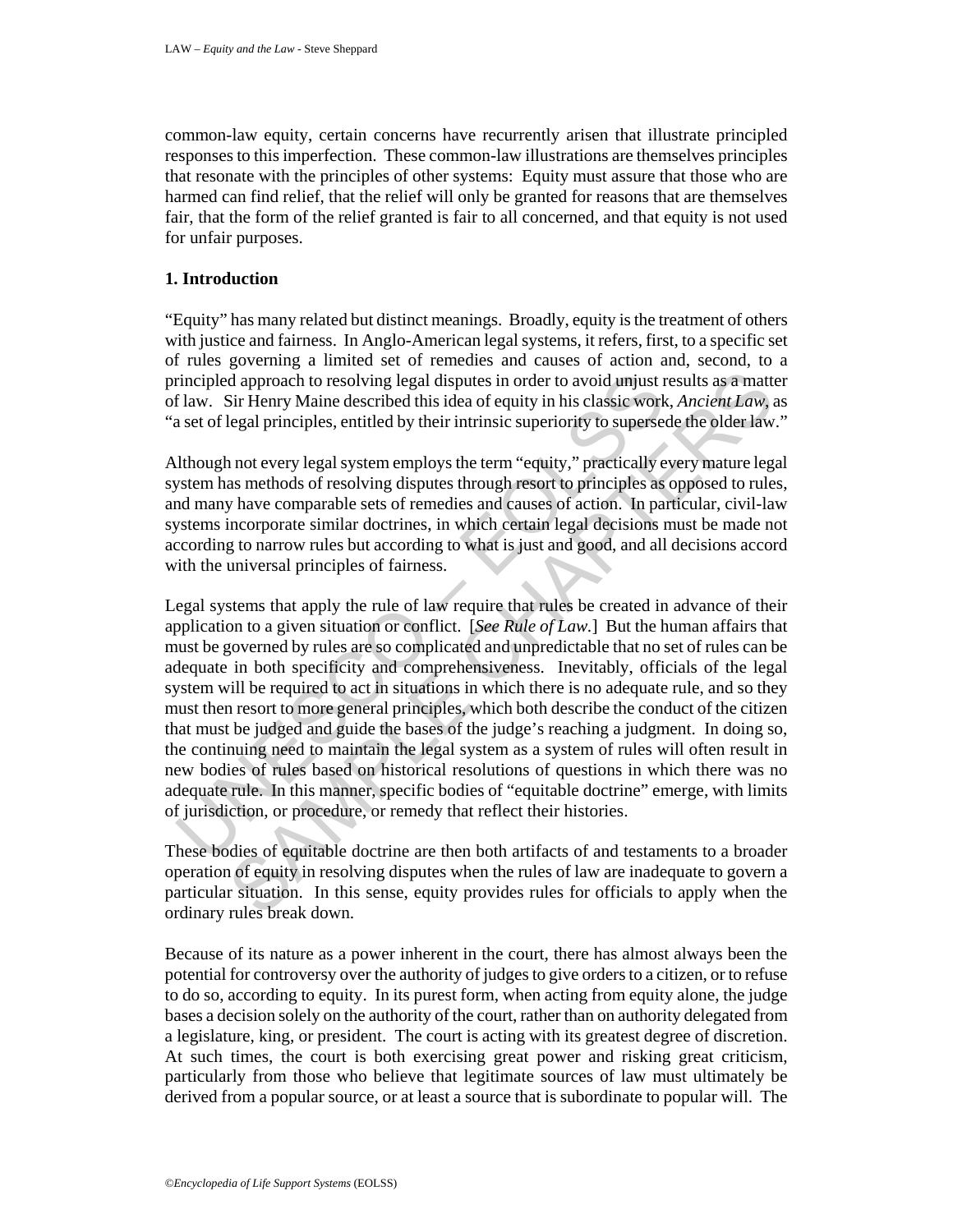exercise of such discretionary authority depends for its success on the institutional political power of the court among other arms of the government, as well as the general esteem and authority of the court in society. Both of these sources of authority in turn depend on how officials and citizens perceive the fairness of the result and the rationale of the court's decisions over time and in especially famous cases.An inherent function of equity is to ensure that the rules of law are applied according to broad standards of what is just, right, and good, and these standards are both limits on the rules of the law and limits on actions of the officials. Thus, equity provides authority for a judge to refuse to enforce an unjust, evil, or wrong decision or rule. Further, by application of such standards, judges may act in the absence of pre-existing rules in their powers of equity, but they are still not acting with unfettered discretion: the principles of justice, right, and good limit their discretion.

# **2. Equity in Specific Systems of Law**

**Example 18 Systems of Law**<br> **Example 16 Systems of Law**<br> **Example 16 Systems of Law**<br> **Example 16 Systems** condeast sense, as a claim that the nature of law demands the just applicat<br>
at this justice apply with fairness iy in Specific Systems of Law<br>there has never been a system of law that survived long without equity in it<br>sense, as a claim that the nature of law demands the just application of laws, an<br>ustice apply with fairness towar Perhaps there has never been a system of law that survived long without equity in its broadest sense, as a claim that the nature of law demands the just application of laws, and that this justice apply with fairness toward all. Certainly, there are numerous examples in antiquity. The 3,000 year-old Sumerian laws depicted Hammurabi as propounding laws for divine favor: "When Marduk sent me to rule over men, to give the protection of right to the land, I did right and righteousness . . . , and brought about the well-being of the oppressed." The idea that law must be limited by the right, even for a tyrant, was a central idea to Aristotelean ethics and to Greek thought in general. Sophocles' *Antigone* depicted Creon, the all-powerful tyrant of Thebes, as lawfully ordering that Polyneices be denied a burial, but in so doing acting beyond the right. Similarly, Jewish histories required even an avenging God to offer mercy to spare first the family of Noah and then the family of Lot, rather than let them blamelessly perish in his rightful punishments. Man was assigned a more constant obligation than that of God, and in the book of Deuteronomy, Moses was advised not merely to follow the law but to do "right and good in the sight of the Lord." From such a base came Mosaic obligations not to use the law to one's advantage but to return lost goods to owners, and not to oppress the poor with sureties for loans, as well as the divine edicts against iniquitous laws, such as that raised by Isaiah.

Obligations to act according to the right, and to be judged according to whether one has acted according to the right as opposed to the law, occur in many legal systems that are strongly informed by religious or moral texts. For example, the *Koran* recites divine commands that man be ruled by Equity, and according to tradition, not only does Allah act with *adalat*, a form of equity in acting as Lawgiver of Islam, but also man must act with right and goodness toward all others. Thus the *shari'ah* of Islam requires equity to be enforced between the parties to a dispute and in the application of the law to any given case.

Each of these ancient examples is as much the stuff of national myths as of a legal system. Even so, as discussed in section three of this article, it is quite impossible for a system of laws to be both sufficiently comprehensive and universal and sufficiently fair and just without some mechanisms of official decision according to equity. So it is that most nation-states have incorporated equity as a requirement for a just and comprehensive legal system. The two most significant Western legal systems, common law and civil law, have roughly similar histories in the announcement of decisions of equity to ameliorate the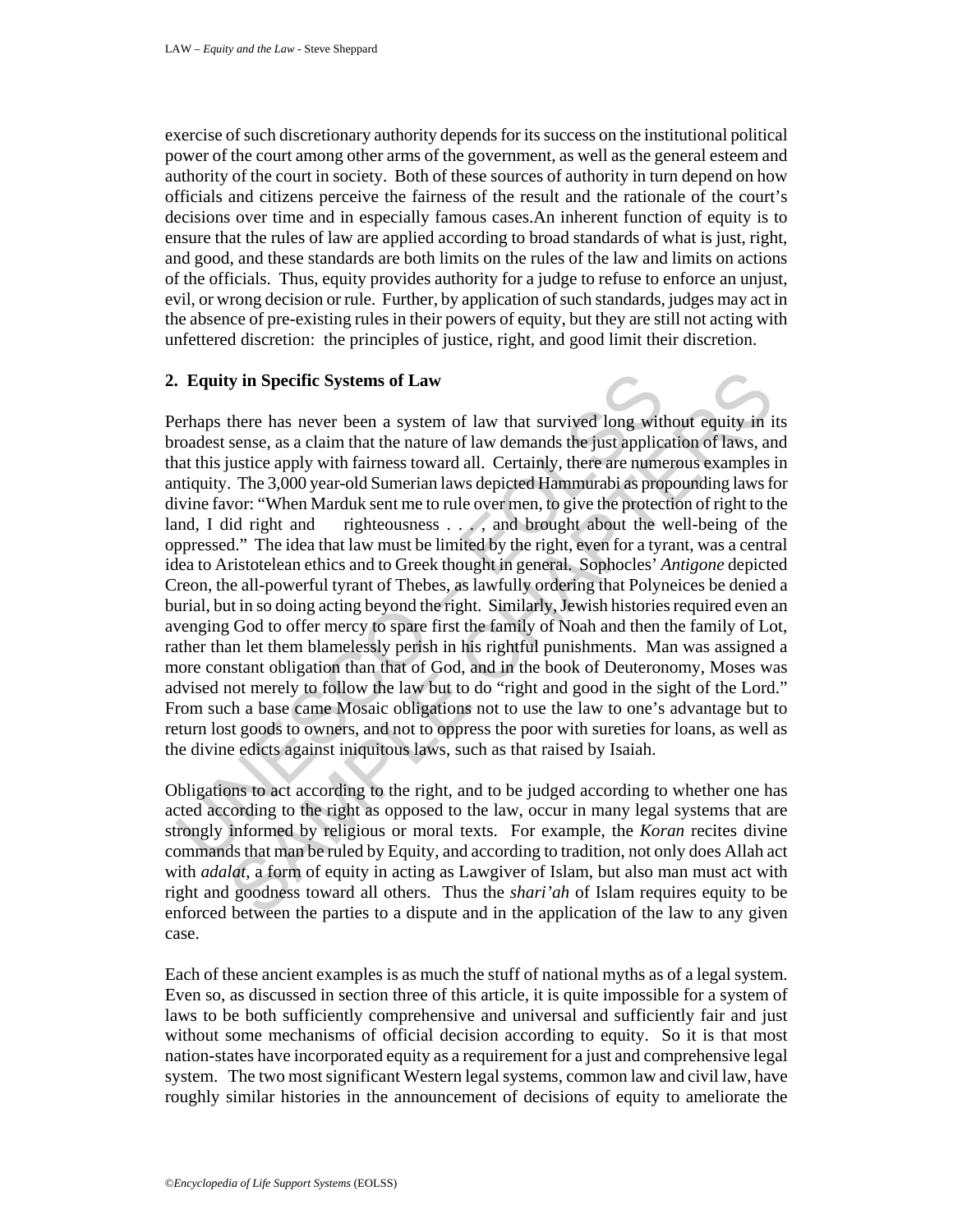injustice of law, the crystallization of equitable decisions into rules, and the rise and fall of independent institutions for the announcement of new decisions and application of old rules. Further, the principles and institutions of international law, while not developing a specific institution dedicated to the development of decisions of equity, have evolved certain rules that reflect past equitable decisions and dedicated forms of question to be resolved through equity.

#### **2.1 Equity in Civilian Legal Systems**

oman law, equity is present as both means and ends, in which the legar<br>principled means of moderating the demands of law, in order to ensure the<br>intrand right ends in given cases. The emphasis of the civil law tends no<br>ele aw, equity is present as both means and ends, in which the legal system evolved<br>means of moderating the demands of law, in order to ensure that the law reaches<br>ight ends in given cases. The emphasis of the civil law tends The idea of equity is most usually associated with the common-law systems, which employed courts of equity specifically for that function. The civil systems, however, present two critical examples of the role of equity in the law. In the ancient example of Roman law, equity is present as both means and ends, in which the legal system evolved principled means of moderating the demands of law, in order to ensure that the law reached fair and right ends in given cases. The emphasis of the civil law tends not so much toward means as toward ends, and for matters that are prone to injustice, the code enshrines obligations on the judge to act with equity to ensure a just application of law.

- -
- -
- -
- TO ACCESS ALL THE **19 PAGES** OF THIS CHAPTER, Visit: http://www.eolss.net/Eolss-sampleAllChapter.aspx

#### **Bibliography**

Buckland, William W. (1911). *Equity in Roman Law: Lectures Delivered in the University of London* London: Hodder & Stoughton, 136 pp. [The classic discussion not only of equitable development of Roman law but also parallels to English equity practice.]

Brill, Howard W. (1993). The Maxims of Equity, *Arkansas Law Notes*. vol. 1993, pp. 29-40. [One of the clearest modern expositions of the most commonly employed maxims of equity, with illustrations from the case law of one of the last states to merge its equity and law benches.]

Hoffer, Peter Charles (1990). *The Law's Conscience: Equitable Constitutionalism in America.* Chapel Hill: University of North Carolina Press. 301 pp. [A careful analysis of the use of equity and equitable principles in constitutional interpretation, with an emphasis on the nineteenth century.]

Maitland, F.W. *Equity, Also the Forms of Action at Common Law* Cambridge: Cambridge University Press 1909, 412 pp. [The classic, if slightly dated, discussion of the history of English equity and the nature of equitable pleadings and remedies.]

Newman, Ralph A., (1961). *Equity and Law: A Comparative Study* New York: Oceana Publications. 280 pp. [The monograph by America's most significant scholar of comparative equity.]

Newman, Ralph A. ed. (1973). *Equity in the World's Legal Systems: A Comparative Study* Établissements Émile Bruylant, Brussels, Belgium, 652 pp. [Still one of the few comprehensive inventories of comparative